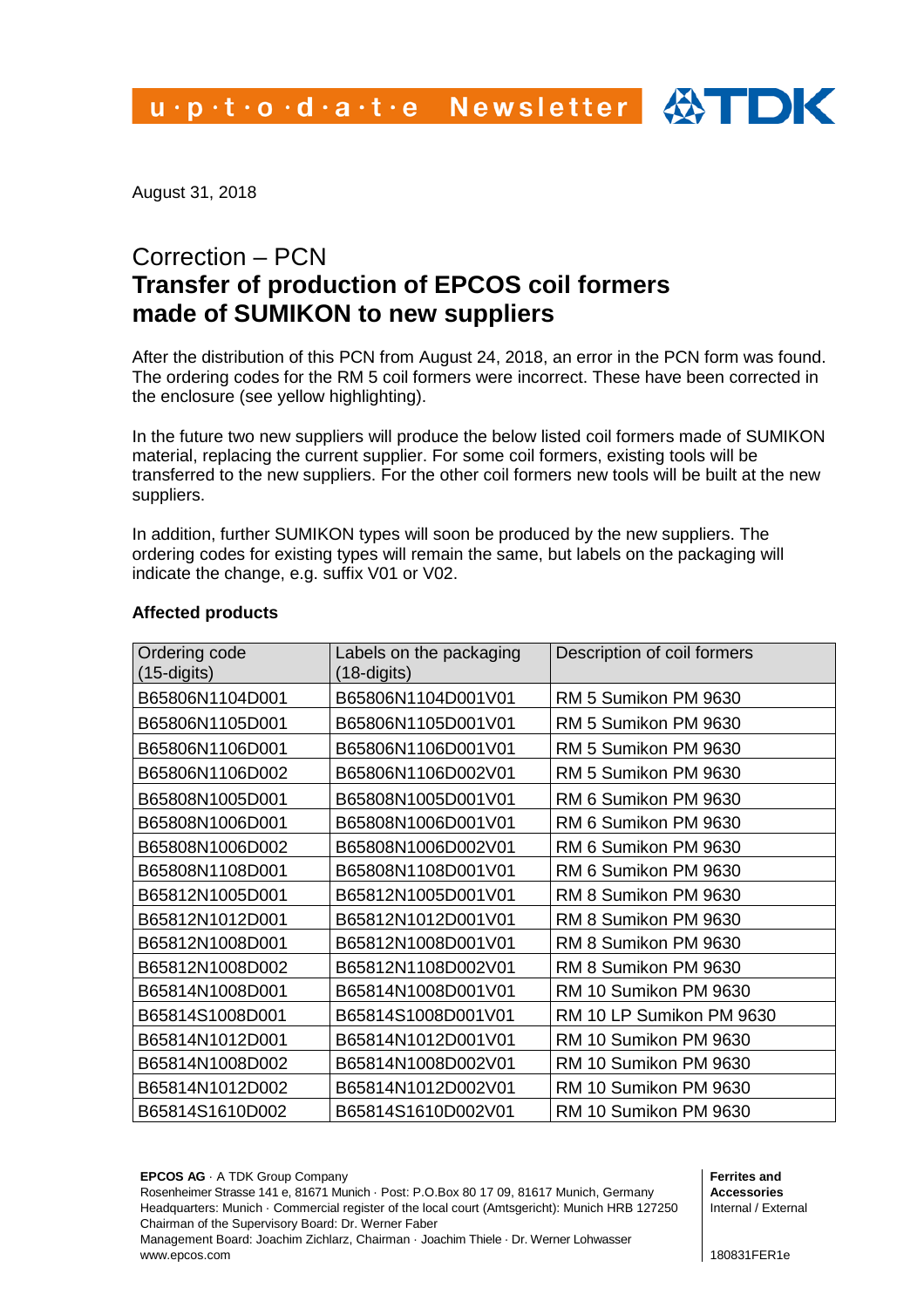u.p.t.o.d.a.t.e Newsletter 4

August 31, 2018

| B65888N1010D001 | B65888N1010D001V01 | RM 14 Sumikon PM 9630  |
|-----------------|--------------------|------------------------|
| B65888N1012D001 | B65888N1012D001V01 | RM 14 Sumikon PM 9630  |
| B66414W1008D001 | B66414W1008D001V01 | EFD 15 Sumikon PM 9630 |
| B66418W1008D001 | B66418W1008D001V01 | EFD 20 Sumikon PM 9630 |
| B66422W1010D001 | B66422W1010D001V01 | EFD 25 Sumikon PM 9630 |
| B66424W1012D001 | B66424W1012D001V02 | EFD 30 Sumikon PM 9630 |
| B66424X1012D001 | B66424X1012D001V01 | EFD 30 Sumikon PM 9630 |

Scheduled date of introduction: December 1, 2018

In order to improve the delivery performance production will run in parallel at both the existing and new suppliers until December 31, 2018.

The data sheets may be downloaded under [www.epcos.com/ferrites.](http://www.epcos.com/ferrites)

**Enclosure** PCN (ID No. MAG-522130818)

**Contact** Dr. Bernard Michaud, MAG TF F PM, Munich

**Customers are asked to address inquiries directly to their sales contacts.**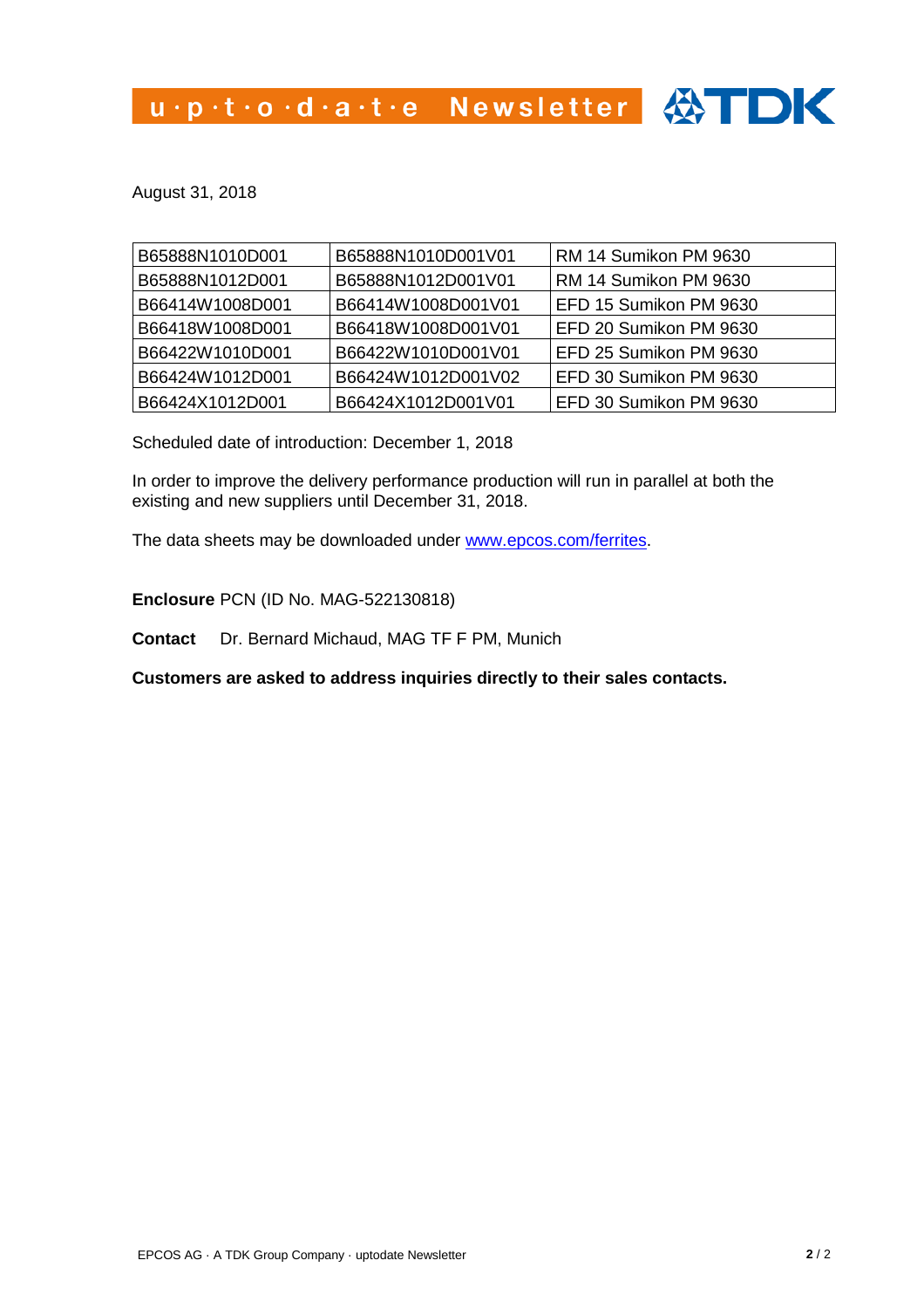

# **Product / Process Change Notification**

| 1. | ID No.: MAG-522130818                                                                                                                                                                                                     |                    | 2. Date of announcement: August 24, 2018 |                              |  |
|----|---------------------------------------------------------------------------------------------------------------------------------------------------------------------------------------------------------------------------|--------------------|------------------------------------------|------------------------------|--|
| 3. | Product / product group:                                                                                                                                                                                                  | Old ordering code: | New ordering code:                       | <b>Customer part number:</b> |  |
|    | <b>SUMIKON coil formers</b>                                                                                                                                                                                               |                    | No change                                | No change                    |  |
|    | RM <sub>5</sub>                                                                                                                                                                                                           | B65806N1104D001    |                                          |                              |  |
|    |                                                                                                                                                                                                                           | B65806N1105D001    |                                          |                              |  |
|    |                                                                                                                                                                                                                           | B65806N1106D001    |                                          |                              |  |
|    |                                                                                                                                                                                                                           | B65806N1106D002    |                                          |                              |  |
|    | RM <sub>6</sub>                                                                                                                                                                                                           | B65808N1005D001    |                                          |                              |  |
|    |                                                                                                                                                                                                                           | B65808N1006D001    |                                          |                              |  |
|    |                                                                                                                                                                                                                           | B65808N1006D002    |                                          |                              |  |
|    |                                                                                                                                                                                                                           | B65808N1108D001    |                                          |                              |  |
|    | RM <sub>8</sub>                                                                                                                                                                                                           | B65812N1005D001    |                                          |                              |  |
|    |                                                                                                                                                                                                                           | B65812N1012D001    |                                          |                              |  |
|    |                                                                                                                                                                                                                           | B65812N1008D001    |                                          |                              |  |
|    |                                                                                                                                                                                                                           | B65812N1108D002    |                                          |                              |  |
|    | <b>RM 10</b>                                                                                                                                                                                                              | B65814N1008D001    |                                          |                              |  |
|    |                                                                                                                                                                                                                           | B65814S1008D001    |                                          |                              |  |
|    |                                                                                                                                                                                                                           | B65814N1012D001    |                                          |                              |  |
|    |                                                                                                                                                                                                                           | B65814N1008D002    |                                          |                              |  |
|    |                                                                                                                                                                                                                           | B65814N1012D002    |                                          |                              |  |
|    |                                                                                                                                                                                                                           | B65814S1610D002    |                                          |                              |  |
|    | <b>RM 14</b>                                                                                                                                                                                                              | B65888N1010D001    |                                          |                              |  |
|    |                                                                                                                                                                                                                           | B65888N1012D001    |                                          |                              |  |
|    | <b>EFD 15</b>                                                                                                                                                                                                             | B66414W1008D001    |                                          |                              |  |
|    | <b>EFD 20</b>                                                                                                                                                                                                             | B66418W1008D001    |                                          |                              |  |
|    | EFD <sub>25</sub>                                                                                                                                                                                                         | B66422W1010D001    |                                          |                              |  |
|    | <b>EFD 30</b>                                                                                                                                                                                                             | B66424W1012D001    |                                          |                              |  |
|    |                                                                                                                                                                                                                           | B66424X1012D001    |                                          |                              |  |
| 4. | <b>Description of change:</b>                                                                                                                                                                                             |                    |                                          |                              |  |
|    | In the future two new suppliers will produce the listed coil formers made of SUMIKON material, replacing<br>the current supplier. For some coil formers, existing tools will be transferred to the new suppliers. For the |                    |                                          |                              |  |

other coil formers new tools will be built at the new suppliers.

#### **5. Effect on the product or for the customer (benefit, quality, specification, lead time):**

Improved delivery performance and minimizing of burr occurence in case of new toolings.

TDK does not expect detrimental effects on the specified characteristics.

The ordering code remains the same, but labels on the packaging unit will indicate the change, e.g. suffix V01 or V02.

# **6. Quality assurance measures / risk assessment:**

Dimensional measurements, solderability, PIN insertion, PIN pull out, flange strength and apprearance tests are successfully performed.

**7. Scheduled date of change:** December 1, 2018, after customer approval

# **8. Estimated date of first delivery of changed product:** December 1, 2018, after customer approval If EPCOS does not receive notification to the contrary within a period of 10 weeks, EPCOS assumes that the customer agrees to the change. For an interim period we cannot rule out that old as well as new products will be shipped.